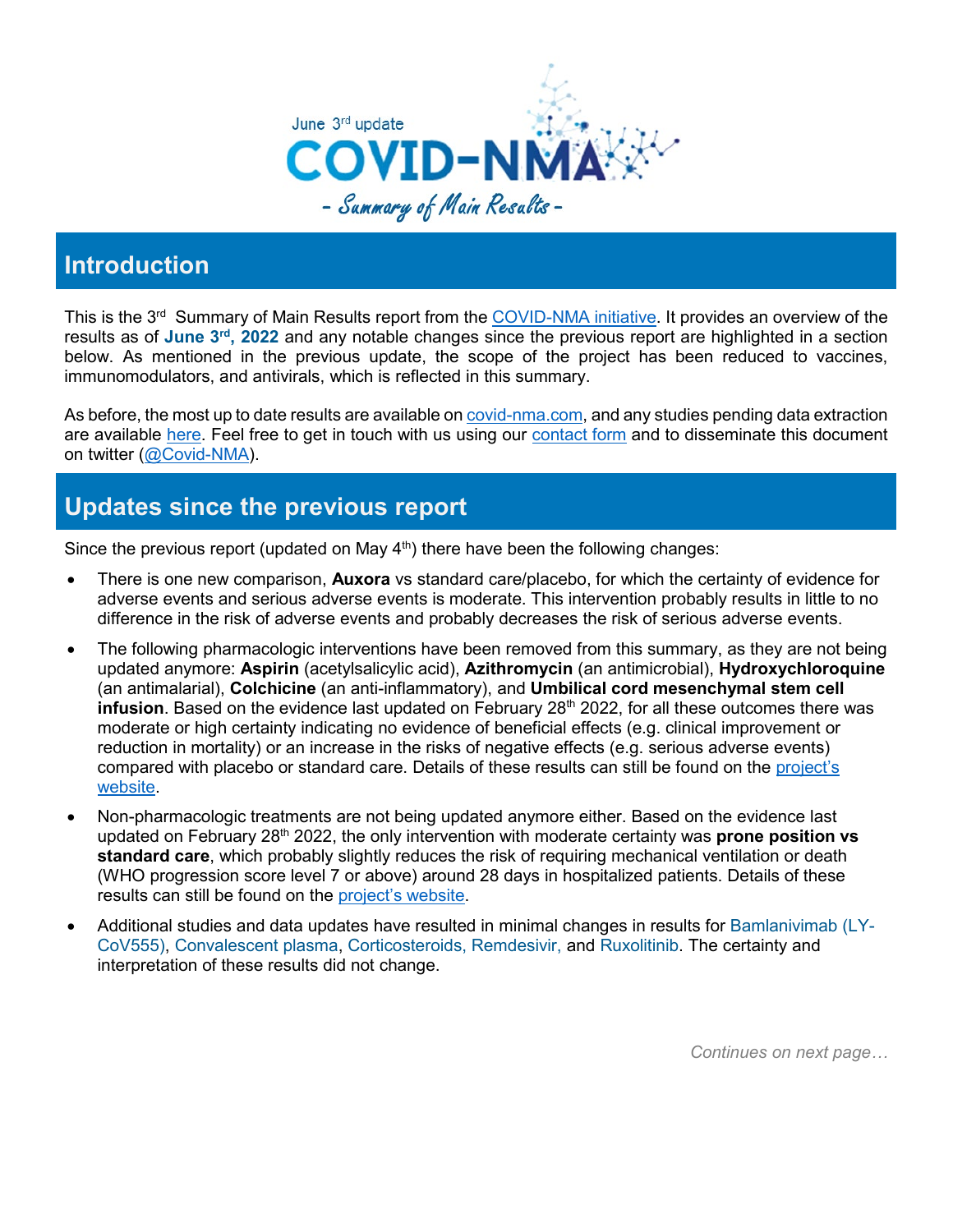## **What is the current evidence regarding treatment of hospitalized Covid-19 patients?** Covid-19 patients?

### Pharmacologic treatments in hospitalized patients

*Critical outcomes of interest: Clinical improvement (around day 28 or day 60), WHO Clinical Progression Score ≥ 7 (around day 28 or day 60), all-cause mortality (around day 28 or day 60), viral negative conversion (around day 7), adverse events and serious adverse events.* 

For most pharmacological treatments in hospitalized patients, the certainty of the evidence is still low or very low. Below is a summary of pharmacological interventions that have **results in favor of a beneficial effect** so far compared with placebo or standard care. We only highlight outcomes of moderate and high certainty; other outcomes are of low or very low certainty.

- **Anakinra** (a monoclonal antibody) probably reduces the risk of WHO score ≥7 (i.e. mechanical ventilation or death, around 28 days) in hospitalized patients, as well as slightly increases the likelihood of clinical improvement around 28 days. The risk of adverse events probably does not increase. It is one of the interventions that have been authorized in the EU to treat Covid-19.
- **Baricitinib** (a kinase inhibitor) reduces the risk of WHO score ≥7 (i.e. mechanical ventilation or death, around 28 days) in hospitalized patients, although it results in little to no difference in clinical improvement around 28 days. It is likely to reduce the risk of all-cause mortality (around 28 days and around 60 days). It probably does not increase the risk of adverse events but probably decreases the risk of serious adverse events.
- **Casirivimab + Imdevimab (REGN-COV2)** (Monoclonal antibody combination) probably reduces the risk of all-cause mortality (around 28 days), although the likelihood of clinical improvement around 28 days and around 60 days probably is not improved. It is one of the interventions that have been authorized in the EU to treat Covid-19.
- **Corticosteroids** probably increase clinical improvement (around 28 days) slightly and reduce the risk of all-cause mortality (around 28 days) in hospitalized patients. We pooled together oral and intravenous corticosteroids of participants with various disease severity. Of note, the largest study (the RECOVERY trial) found in subgroup analysis that "differences in mortality varied considerably according to the level of respiratory support that the patients were receiving at the time of randomization", and that "the use dexamethasone resulted in lower 28-day mortality among those who were receiving either invasive mechanical ventilation or oxygen alone at randomization but not among those receiving no respiratory support."
- **Tocilizumab** (a monoclonal antibody) is likely to reduce the risk of all-cause mortality (around 28 days) in hospitalized patients, although it probably results in little to no difference on clinical improvement around 28 days. It is one of the interventions that have been authorized in the EU to treat Covid-19.

For the treatments below there are outcomes with moderate or high certainty indicating **uncertainty of benefit or harm**

**Remdesivir** (an anti-viral), which is one of the interventions recommended by the NIH and which has been authorized in the EU to treat COVID-19, we found that the risk estimate for all-cause mortality (around 28 days) and its wide confidence interval (RR 0.91, 95% CI 0.74 to 1.11) point to uncertainty of benefit or harm.

For the treatments below there are outcomes with moderate or high certainty indicating **no evidence of beneficial effects** (e.g. clinical improvement or reduction in mortality) or an increase in the risks of negative effects (e.g. serious adverse events) compared with placebo or standard care:

- **Auxora** (an immunomodulator) probably results in little to no difference in the risk of adverse events and probably decreases the risk of serious adverse events.
- **Bamlanivimab** (a monoclonal antibody) probably results in little to no difference on clinical improvement around day 60.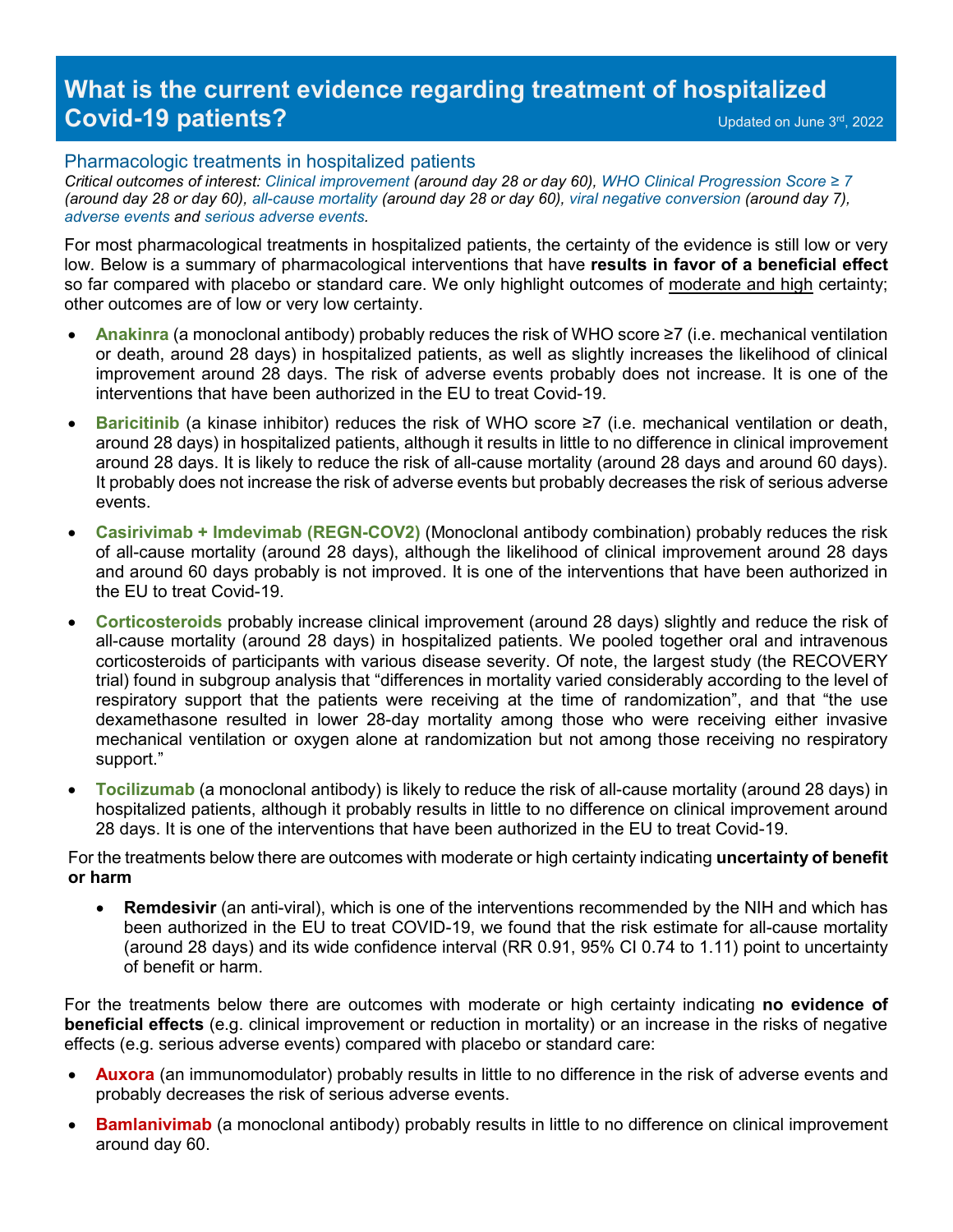- **Canakinumab** (a monoclonal antibody) probably results in little to no difference on clinical improvement around 28 days and in little to no difference in the risk of adverse events.
- **Convalescent plasma** probably results in little to no difference on clinical improvement around 28 days or all-cause mortality (around 28 days).
- **Lopinavir + Ritonavir** (an anti-viral) probably results in little to no difference on viral negative conversion (around day 7), clinical improvement (around 28 days) or all-cause mortality (around 28 days).
- **Ruxolitinib** (a kinase inhibitor) probably results in little to no difference in the risk of adverse events.
- **Sotrovimab** (a monoclonal antibody) probably results in little to no difference in clinical improvement around day 60. Furthermore, it probably increases the risk of serious adverse events. While the NIH recommends this intervention for outpatients, it has not been recommended for hospitalized patients. Similarly, this intervention has been authorized in the EU to treat COVID-19, but only in patients who do not require supplemental oxygen and are at increased risk of the disease becoming severe.

For another intervention authorized by the European Medicines Association (Ritonavir alone) we have not yet identified randomized controlled trials reporting its effectiveness.

*Summary table on next page…*